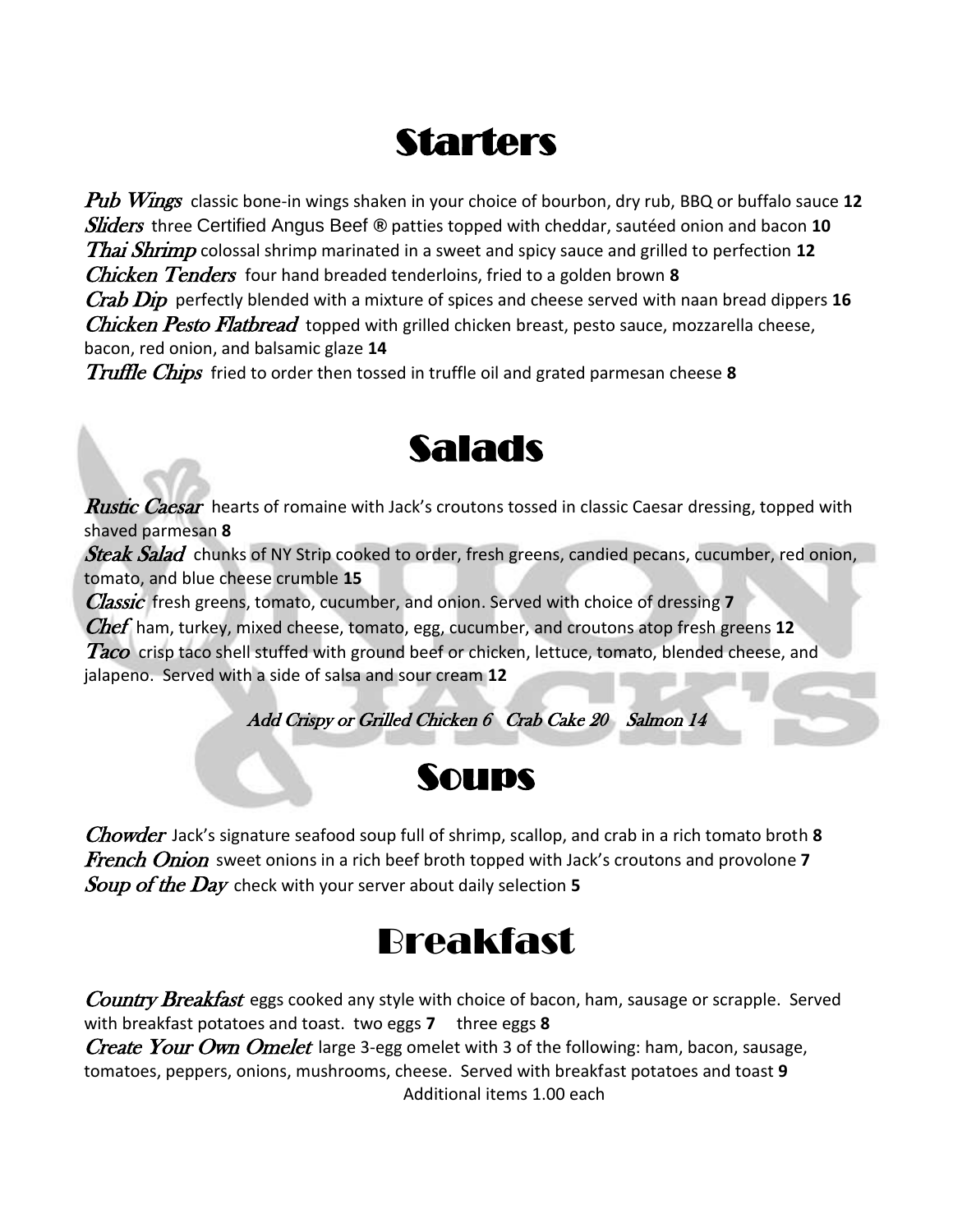# Sandwiches

**BBQ Prime Stack** sliced prime rib with onion rings, Jack's BBQ sauce and pepper jack cheese, served on Jack's toasted Onion bun **14**

The Open Faced tender sliced turkey or prime rib piled high on Texas toast served with fries and smothered in a rich gravy **14**

 $Crab$  Cake fresh jumbo lump perfectly seasoned and broiled to a golden brown, served with Jack's tartar on toasted brioche **24**

The Philly shaved beef with your choice of cheese served on a hoagie roll **12**

**Rueben** corned beef topped with sauerkraut, Swiss and Thousand Island dressing, served on grilled marble rye **12**

**Balsamic Chicken** juicy grilled chicken breast, cheddar cheese, bacon, tomato, and balsamic glaze served on a toasted brioche **12**

Shrimp Taco breaded shrimp topped with shredded cabbage, fresh salsa, and chipotle mayo **13**

*Jack's Turkey* sliced oven roasted turkey, provolone cheese, bacon, lettuce, tomato, and spicy ranch served on grilled sour dough bread **12**

## Burgers

Classic Burger Jack's half pound **Certified Angus Beef** ® burger seasoned and cooked to your liking, topped with lettuce, tomato, red onion with choice of American, Swiss, cheddar, pepper jack, or provolone cheese **12**

**Surf n Turf Burger** topped with fried shrimp, pepper jack cheese, red onion, lettuce, tomato, and chipotle mayo **16**

*Chip Burger* topped with fresh fried potato chips, BBQ sauce, pepper jack cheese, and sautéed onions **13**

Rare Med Rare Med Med Med Well Med Well Nell Cool Red Center Warm Red Center Hot Red Center Hot Pink Center Cooked Through

\*Consuming raw or undercooked meats, poultry, seafood, shellfish or eggs may increase your risk of foodborne illness, especially if you have certain medical conditions\*

> **To-Go orders are permitted for cash and credit only. All comp purchases must be consumed in dining area.**